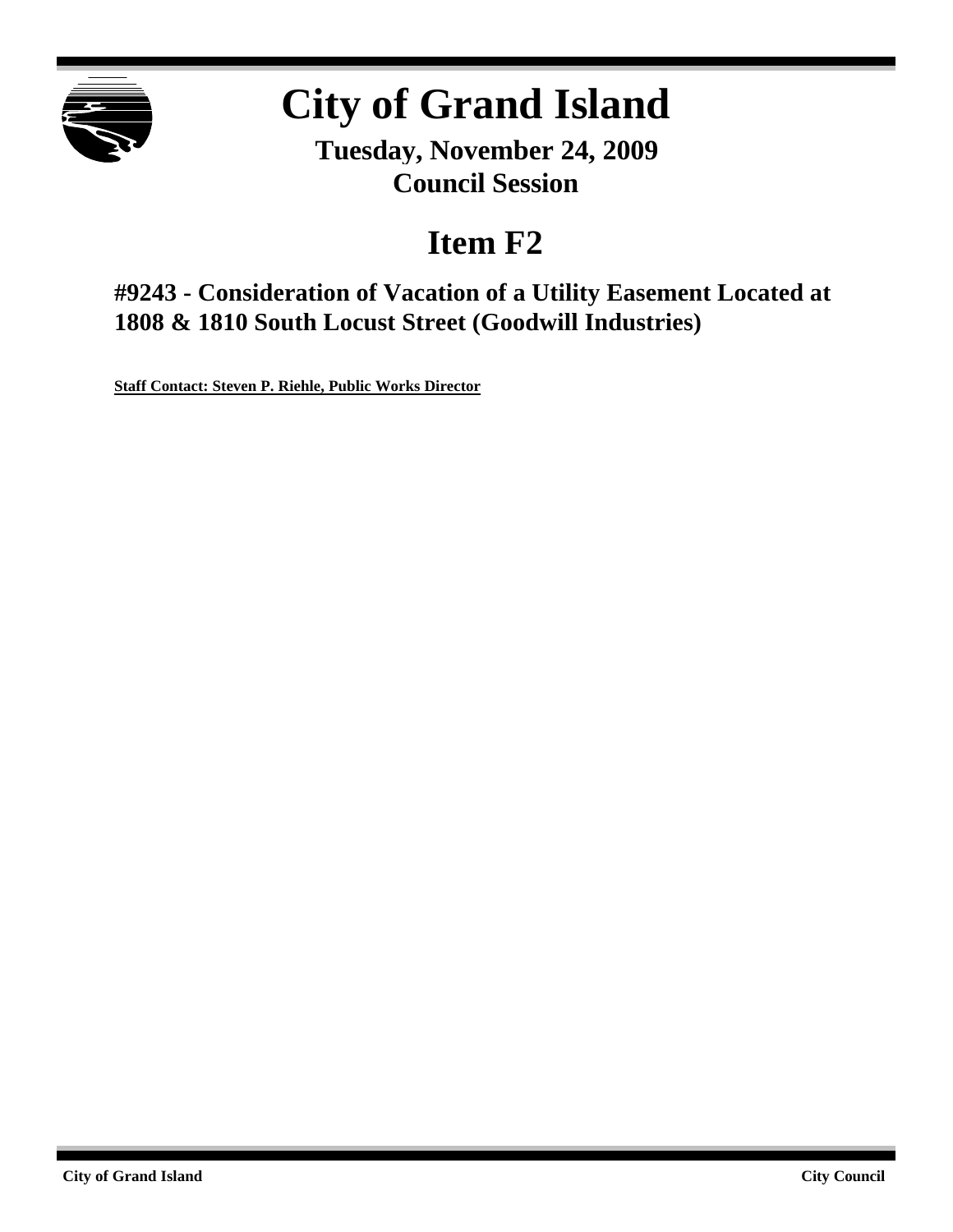## **Council Agenda Memo**

| <b>From:</b>    | Steven P. Riehle, Public Works Director                                                                                |
|-----------------|------------------------------------------------------------------------------------------------------------------------|
| <b>Meeting:</b> | November 24, 2009                                                                                                      |
| Subject:        | Consideration of Vacation of a Utility Easement Located<br>at 1808 & 1810 South Locust Street (Goodwill<br>Industries) |
| Item $\#$ 's:   | $F-2$                                                                                                                  |
| $Presenter(s):$ | Steven P. Riehle, City Engineer/Public Works Director                                                                  |

### **Background**

Three (3) twenty foot (20') wide utility easements were filed with Hall County on November 26, 2003 as part of the platting & filing of Goodwill Fifth Subdivision. Lots One (1), Two (2), and Three (3) of Goodwill Fifth Subdivision are being combined into one lot for development and the three (3) easements are located where the proposed building is to be built. These easements do not have any utilities within them, nor is there a need anticipated in the future.

### **Discussion**

The developer of the property is requesting that the three (3) existing 20'wide utility easements be vacated. All work related to the vacation will be performed at the developers cost to allow for improvement of the property as planned.

### **Alternatives**

It appears that the Council has the following alternatives concerning the issue at hand. The Council may:

- 1. Move to approve
- 2. Refer the issue to a Committee
- 3. Postpone the issue to future date
- 4. Take no action on the issue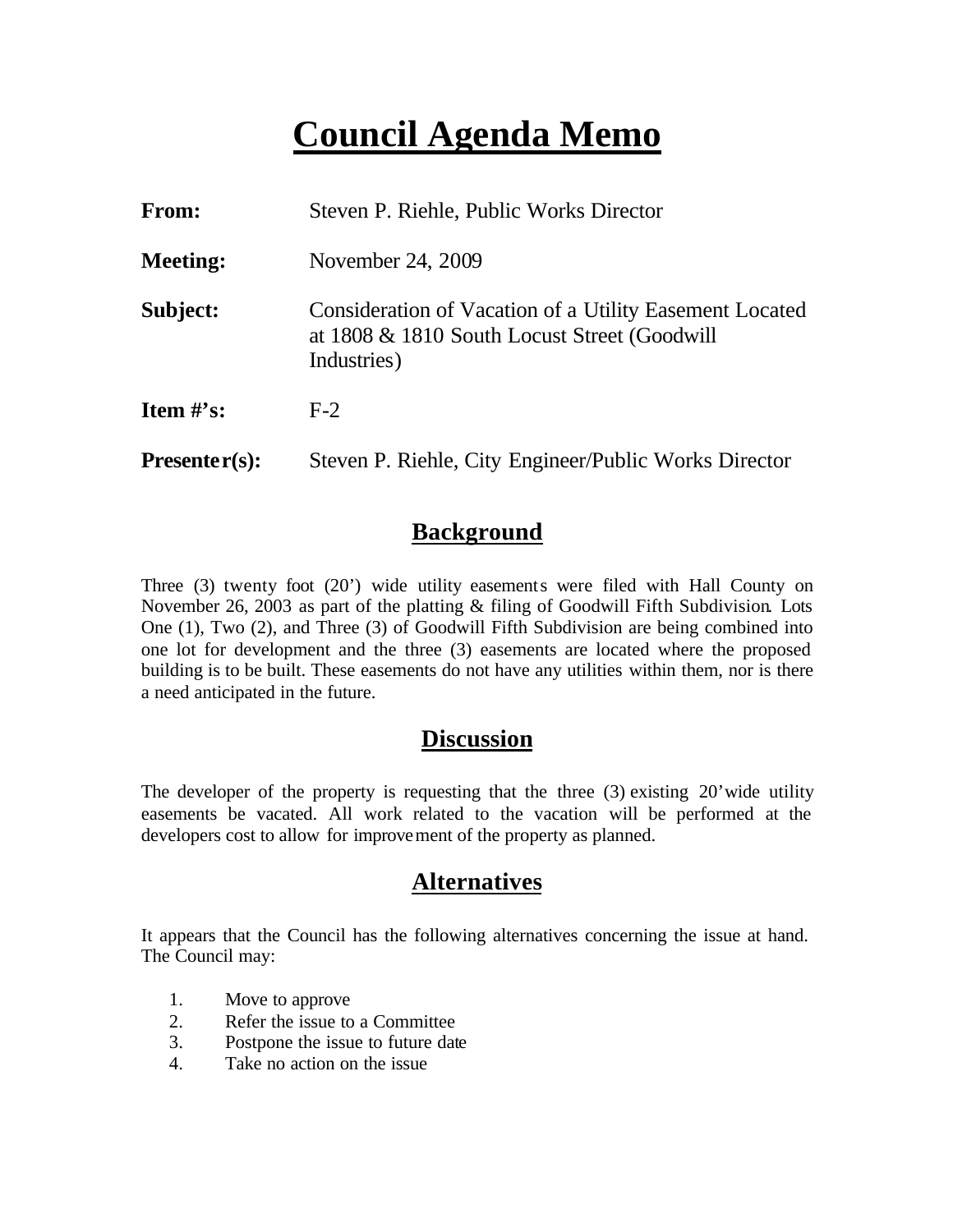## **Recommendation**

City Administration recommends the passing of an ordinance vacating the three (3) utility easements in Lot One (1), Lot Two (2), and Lot Three (3) of Goodwill Fifth Subdivision.

## **Sample Motion**

Move to pass an ordinance vacating the three (3) utility easements in Lot One (1), Lot Two (2), and Lot Three (3) of Goodwill Fifth Subdivision.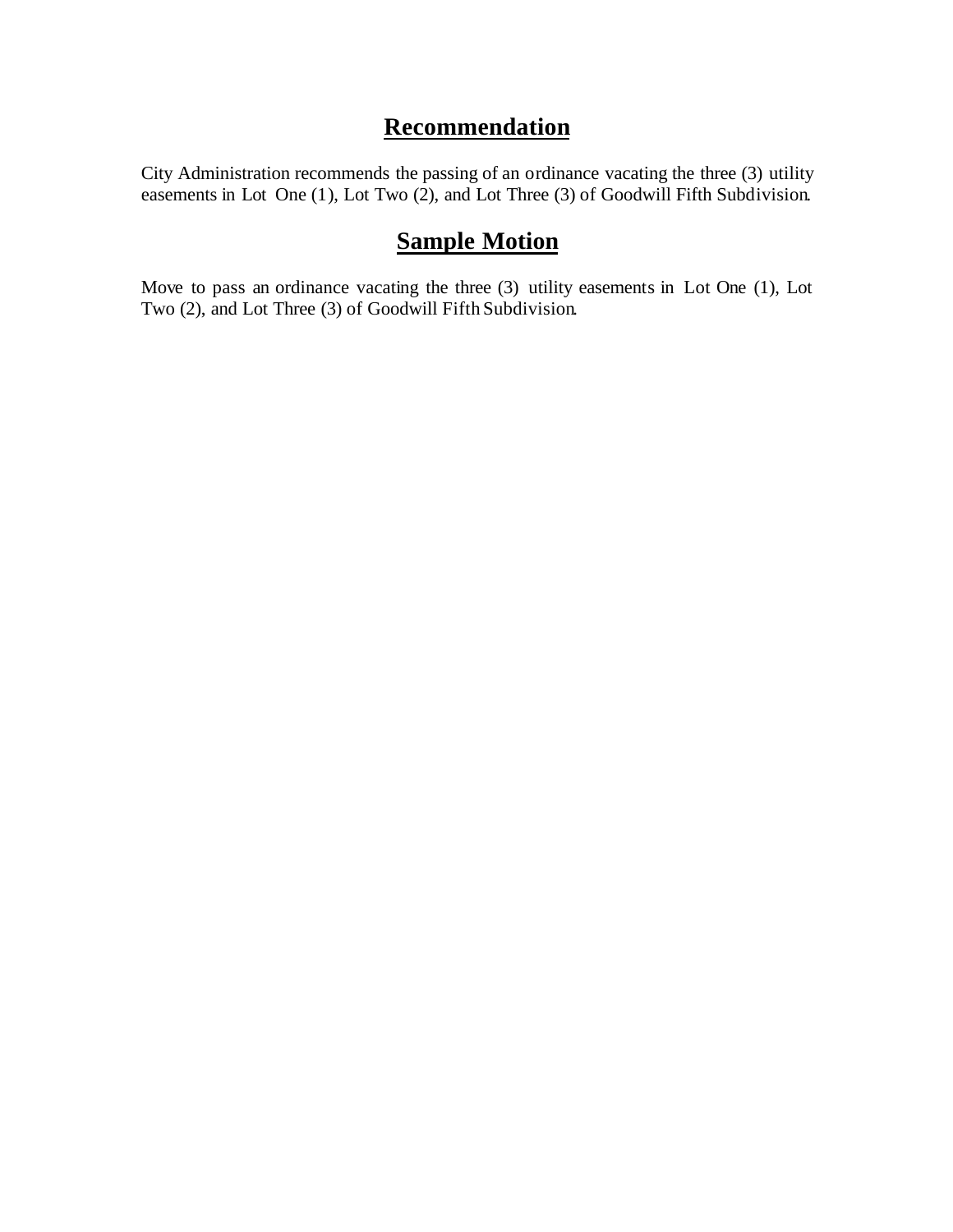This Space Reserved for Register of Deeds

#### ORDINANCE NO. 9243

An ordinance to vacate a portion of an existing utility easement and to provide for

filing this ordinance in the office of the Register of Deeds of Hall County, Nebraska; to repeal any

ordinance or parts of ordinances in conflict herewith, and to provide for publication and the effective

date of this ordinance.

#### BE IT ORDAINED BY THE MAYOR AND COUNCIL OF THE CITY OF

#### GRAND ISLAND, NEBRASKA:

SECTION 1. That the existing utilities easements at 1808 & 1810 South Locust

Street in Grand Island, Hall County, Nebraska , more particularly described as follows:

A TWENTY (20.0) FOOT WIDE EASEMENT LOCATED IN LOT ONE (1), GOODWILL FIFTH SUBDIVISION IN THE CITY OF GRAND ISLAND, NEBRASKA, THE CENTERLINE OF WHICH IS MORE PARTICULARLY DESCRIBED AS FOLLOWS: BEGINNING AT A POINT ON THE WEST LINE OF LOT TWO (2), GOODWILL FIFTH SUBDIVISION AND SIXTY EIGHT (68.0) FEET SOUTH OF THE NORTHWEST CORNER OF LOT TWO (2), GOODWILL FIFTH SUBDIVISION; THENCE RUNNING WESTERLY TO A POINT SIXTY NINE AND FOUR TENTHS (69.4) FEET SOUTH OF AND ONE HUNDRED AND FOUR TENTHS (100.4) FEET WEST OF THE NORTHWEST CORNER OF LOT TWO (2), GOODWILL FIFTH SUBDIVISION, RECORDED AS DOCUMENT NO. 0200315419 IN THE OFFICE OF THE REGISTER OF DEEDS OF HALL COUNTY, NEBRASKA; AND

A TWENTY (20.0) FOOT WIDE EASEMENT LOCATED IN LOT ONE (1), GOODWILL FIFTH SUBDIVISION IN THE CITY OF GRAND ISLAND, NEBRASKA, MORE PARTICULARLY DESCRIBED AS FOLLOWS: BEGINNING AT THE SOUTHWEST CORNER OF LOT THREE (3), GOODWILL FIFTH SUBDIVISION; THENCE RUNNING WESTERLY ON THE SOUTH LINE OF LOT THREE (3), GOODWILL FIFTH

> Approved as to Form  $\qquad \alpha$ November 19, 2009 **¤** City Attorney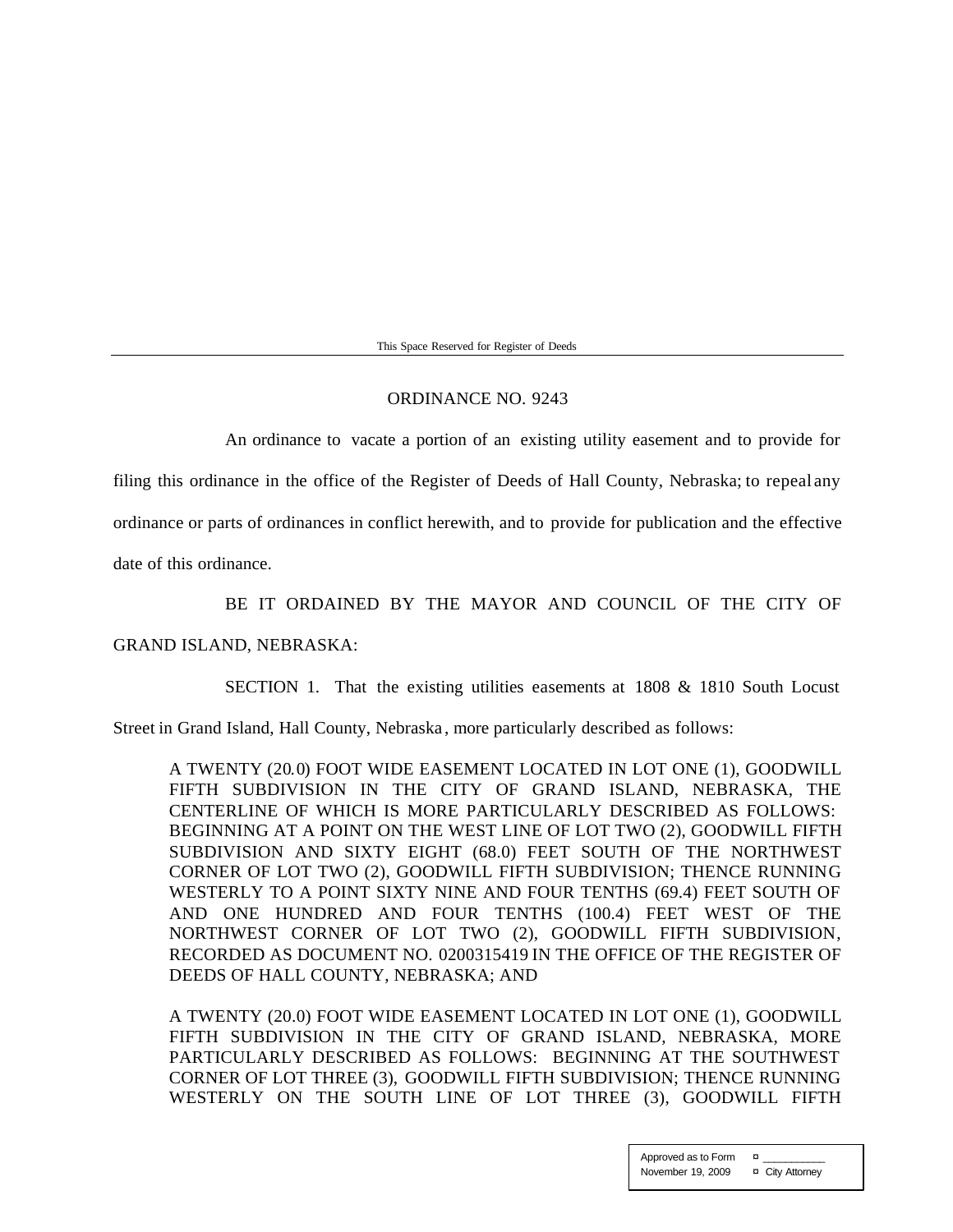#### ORDINANCE NO. 9243 (Cont.)

SUBDIVISION, IF EXTENDED A DISTANCE OF FIFTY TWO (52.0) FEET; THENCE RUNNING NORTHERLY PARALLEL TO THE WEST LINE OF LOT THREE (3), GOODWILL FIFTH SUBDIVISION, A DISTANCE OF TWENTY (20.0) FEET; THENCE RUNNING EASTERLY A DISTANCE OF FIFTY TWO (52.0) FEET, TO A POINT ON THE WEST LINE OF LOT THREE (3), GOODWILL FIFTH SUBDIVISION; THENCE RUNNING SOUTHERLY ON THE WEST LINE OF LOT THREE (3), GOODWILL FIFTH SUBDIVISION, A DISTANCE OF TWENTY (20.0) FEET, TO THE POINT OF BEGINNING, RECORDED AS DOCUMENT NO. 0200315419 IN THE OFFICE OF THE REGISTER OF DEEDS OF HALL COUNTY, NEBRASKA; AND

A TWENTY (20.0) FOOT WIDE EASEMENT COMPRISING THE WESTERLY TWENTY (20.0) FEET OF LOTS TWO (2) AND THREE (3), GOODWILL FIFTH SUBDIVISION, IN THE CITY OF GRAND ISLAND, NEBRASKA, RECORDED AS DOCUMENT NO. 0200315419 IN THE OFFICE OF THE REGISTER OF DEEDS OF HALL COUNTY, NEBRASKA.

are hereby vacated. Such easements to be vacated is shown and more particularly described on

Exhibit A attached hereto.

SECTION 2. The title to the property vacated by Section 1 of this ordinance shall

revert to the owner or owners of the real estate upon which the easements are located.

SECTION 3. This ordinance is directed to be filed, with the drawing, in the office of

the Register of Deeds of Hall County, Nebraska.

SECTION 3. This ordinance shall be in force and take effect from and after its

passage and publication, within fifteen days in one issue of the Grand Island Independent as provided

by law.

Enacted: November 24, 2009.

Margaret Hornady, Mayor

\_\_\_\_\_\_\_\_\_\_\_\_\_\_\_\_\_\_\_\_\_\_\_\_\_\_\_\_\_\_\_\_\_\_\_\_

Attest:

RaNae Edwards, City Clerk

\_\_\_\_\_\_\_\_\_\_\_\_\_\_\_\_\_\_\_\_\_\_\_\_\_\_\_\_\_\_\_\_